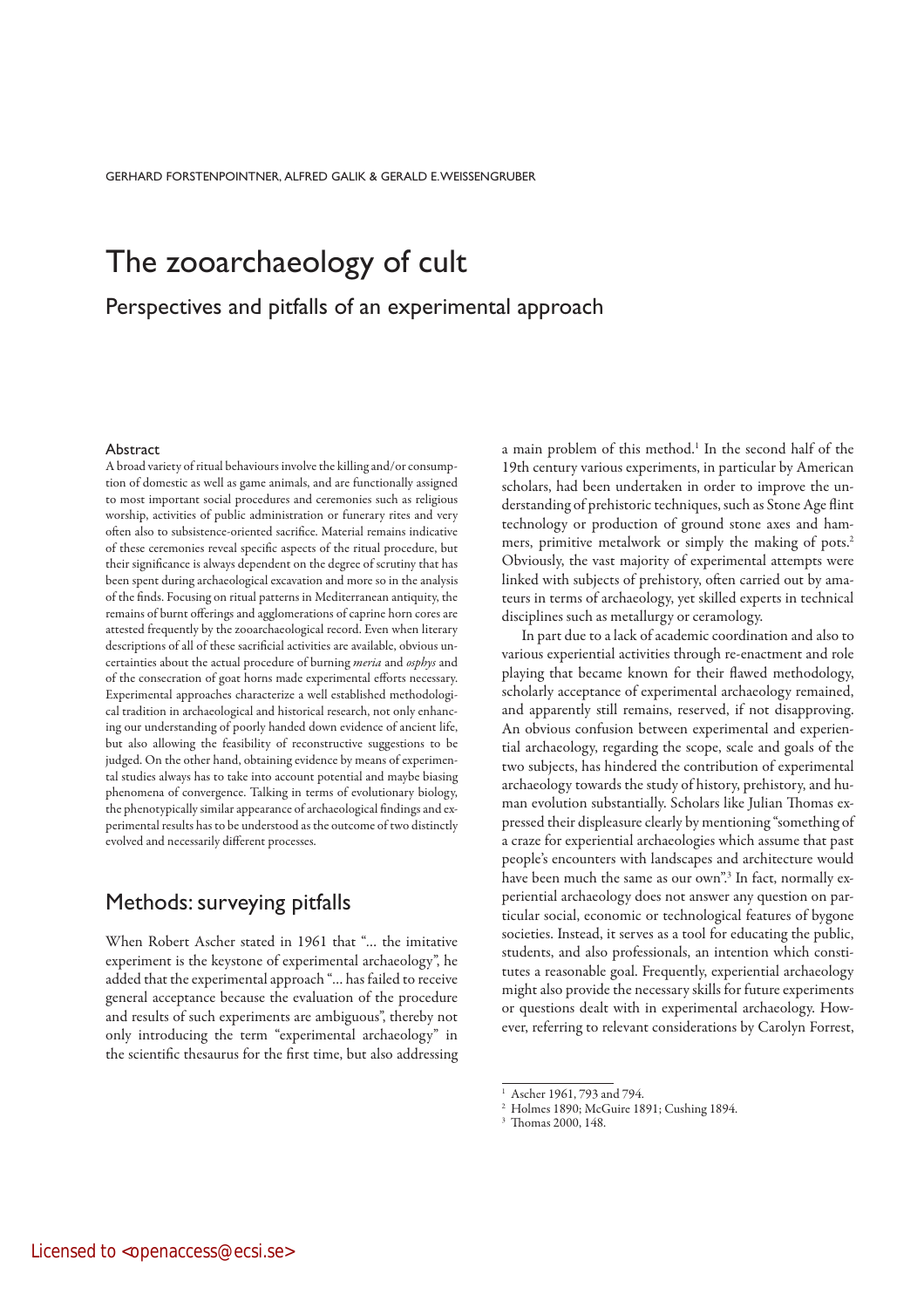

Fig. 1. Osphys roasting on fire. Attic red-figure bell krater, London, British Museum E 494, Painter of London E 494, 450–425 BC. Photo: © Trustees of the British Museum.

we have to state that a serious reason for the poor academic standing of experimental attempts might also be "… an elitist attitude …, in that experimental archaeology is not the sole premise of the academic fraternity but instead is open to, and can be done by everyone with an interest in the subject".4 Most likely this argument matches in particular the distrust and refusal with which the experimental approach is still regarded by many representatives of Classical Archaeology.

Experimental archaeology usually has two main goals: (1) making things look like ancient artefacts and (2) finding the proper way to do so. Of course attempts are made to achieve at least the former in order to improve our understanding and imagining of significant aspects of Classical civilizations. Architectural history applies the methods of *anastylosis* to visualize ancient buildings by means of virtual reconstructions, bearing in mind the inevitable risk that interpretational errors will result in errors in reconstruction.<sup>5</sup> Processual issues like the dyeing experiments by Deborah Ruscillo and other scholars have contributed valuable knowledge to our understanding of ancient craftsmanship and economy.<sup>6</sup> The clarification of poorly-understood iconographic items has been tackled by means of experimental approach. When in 1966 Michael Jameson gave a short account on his experiments in burning oxtails he provided a comprehensive and subsequently widely accepted explanation of the "peculiar curved object rising from the altar flames"7 that was well known yet poorly understood as a frequently depicted component of Greek vase paintings showing sacrificial activities (Fig. 1). His interpretation of this object as the roasting and increasingly curving tail of the bovine sacrificial victim (Fig. 2), additionally supported by very clear literary clues, has been proven and deepened by subsequent studies<sup>8</sup> as well as by the zooarchaeological record<sup>9</sup> and indicates the promising prospects of a well-considered and performed archaeological experimentation.



Fig. 2. Experimentally roasting oxtail. After Jameson 1986, fig. 3.

7 Jameson 1966, 54; Jameson 1986, 60–61.

E.g. van Straten 1988.

9 Forstenpointner 2003.

<sup>4</sup> Forrest 2008, 67.

<sup>5</sup> Nohlen 2004.

<sup>6</sup> Ruscillo 2005.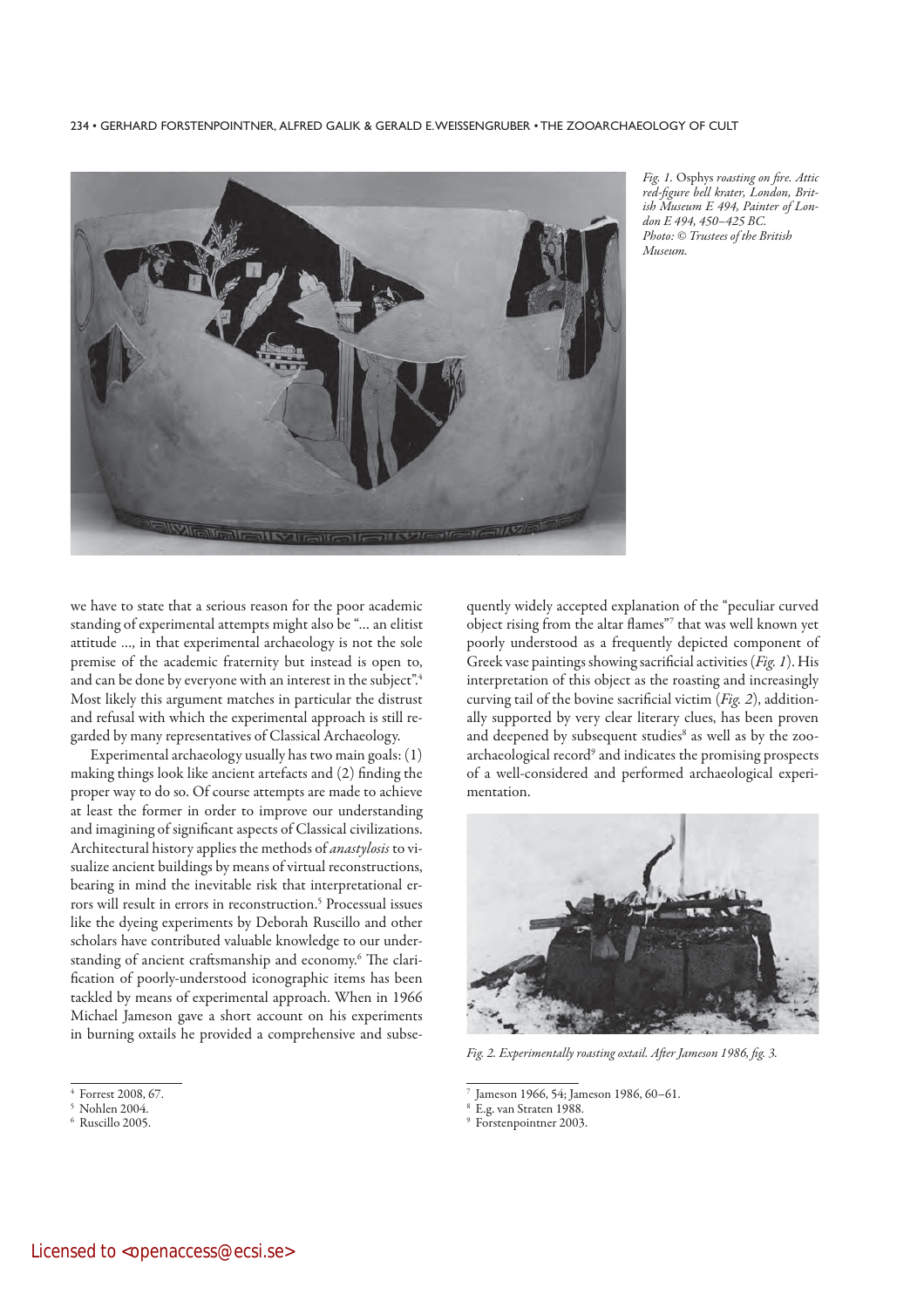Nevertheless, overlooking the distrust of renowned scholars of the worth of experimental attempts would mean ignoring the existence of both obvious and hidden pitfalls that may dim or even alter the pursued insights. Talking in terms of evolutionary phenomena, whether biological or cultural evolution, the effects of convergence should be considered thoroughly. Convergence describes the generation of morphologically similar or even almost identical features in unrelated lineages, separating analogous from homologous structures, which have a common origin, therefore.10 A spectacular example of convergent biological evolution is the lens-bearing and adaptable camera-type eye of vertebrates, squids and some jellyfish, the common ancestor of which three animal phyla only possessed simple photoreceptive cellagglomerations as optical organs. Other striking examples are close morphological similarities of phylogenetically fardistant species, such as the almost identical looking skulls of carnivoral canids and the marsupial Thylacinus cynocephalus, the Tasmanian tiger, or the digging claw of moles and mole crickets. Applying these phenomena to archaeology means that an experimentally produced flint tool never can be fully homologous to an archaeological artefact, as the primary aim of the experimental action is the improvement of knowledge, when the original cause for producing a blade was strictly subsistentially or socially based. Naturally, avoidance of this fundamental and causal difference between archaeological evidence and the outcome of experimental studies is not possible, but scholars always should be aware of it.

Another more crucial, yet in parts avoidable element of uncertainty is a starting point with too many inherent biases. Obviously, along with a proper question, every reasonable experimental set-up depends on a clearly formulated and well-based hypothesis which inevitably—and deliberately! creates anticipations, yet, it has to be tested in terms of verification and falsification, which means that the very result cannot be foreseen and has to be accepted, whether positive or negative. In short, archaeological experiments, just like their hard science-based relatives have to obey certain conventions in order to be judged equivalent. Therefore, experimental archaeology performs experiments, sensu stricto, only if a valid hypothesis has been established, such as for instance "fire causes bone modifications which morphologically are subject to various quantifiable factors".11 The subsequent analyses of results are obligatory, and we compare these with the questions we posed before carrying out the experiment, as well as

with the expected outcome. Of great importance is a comprehensive basing of the hypotheses on available arguments.

In terms of zooarchaeological experiments the question "how to determine the identity of that peculiar curved altarplaced object on Greek vase paintings?", followed by the statement that "a roasting oxtail curves upwards and looks like the curved object",<sup>12</sup> established a quite valid hypothesis, due to the significant morphology of the object and verified by the result. Supported by iconographic, morphological and osteological evidence, the conclusion that "the curved object on the altar depicts a burning oxtail" bears a very high degree of probability. However, questioning "how to interpret an indistinct lumpy object held by a person over the flames of an altar?" (Fig. 5) and answering—tentatively, of course—"this object looks like a bovine gall bladder" (Fig. 6) establishes an unsuitable hypothesis.13 In spite of the object's poorly diagnostic morphology, it widely foresees the result, does not allow or expect any falsification and therefore anticipates the conclusion too much. Michael Jameson's literary considerations on this proposal are reasonable, mainly based on Sophocles' Antigone 1010, when Teiresias mentions the gall bladder to be part of the god's portion. However, even if he holds a really huge bovine gall bladder, such as would come from a 1,000 kg ox and which is not comparable to the normally rather skinny cattle breeds of Classical Greece with withers heights between 1.10 and 1.30 metres, even if so, the object in the offering person's hand is still much larger than Jameson's simulacrum. Anyway, in this case a valid hypothesis might state that "an indistinct lumpy object held by a person over the flames of an altar looks like various ritually significant body parts of sacrificial victims, as to be assessed in terms of probability", which might be tested by a "look-alike test", either by means of a series of newly conducted experimental actions or by meta-analysis of available studies, and probably produce suitable results for a conclusion.

The too-much-anticipating, foregone concluding and therefore biasing experimental approach very much resembles the emotional condition of a person strolling around some landscape. The sociologist Lucius Burckhardt who established Promenadologie ("strollology") as an academic subject in the early 1980s characterized the perception of landscape by the statement that "Alles dieses lag schon im Kopfe bereit, ehe der Spaziergang begonnen wurde" ("everything had been mentally got ready and stored before starting the stroll") and the stroller notices only "… die Dinge, die er pflichtgemäß in dieser Gegend hätte sehen sollen" ("details of this landscape that he should have duly perceived").<sup>14</sup> More

 $13$  Jameson 1986, 61–62.

<sup>&</sup>lt;sup>10</sup> On biological convergence, see, for example, Morris 2003, 106-108; on cultural convergence, see Jenkins 2006.

<sup>&</sup>lt;sup>11</sup> Iregren & Jonsson 1973; Gilchrist & Mytum 1986; Buikstra & Swegle 1989.

<sup>12</sup> Jameson 1966, 54; Jameson 1986, 60–61.

<sup>14</sup> Burckhardt 2006, 257–258.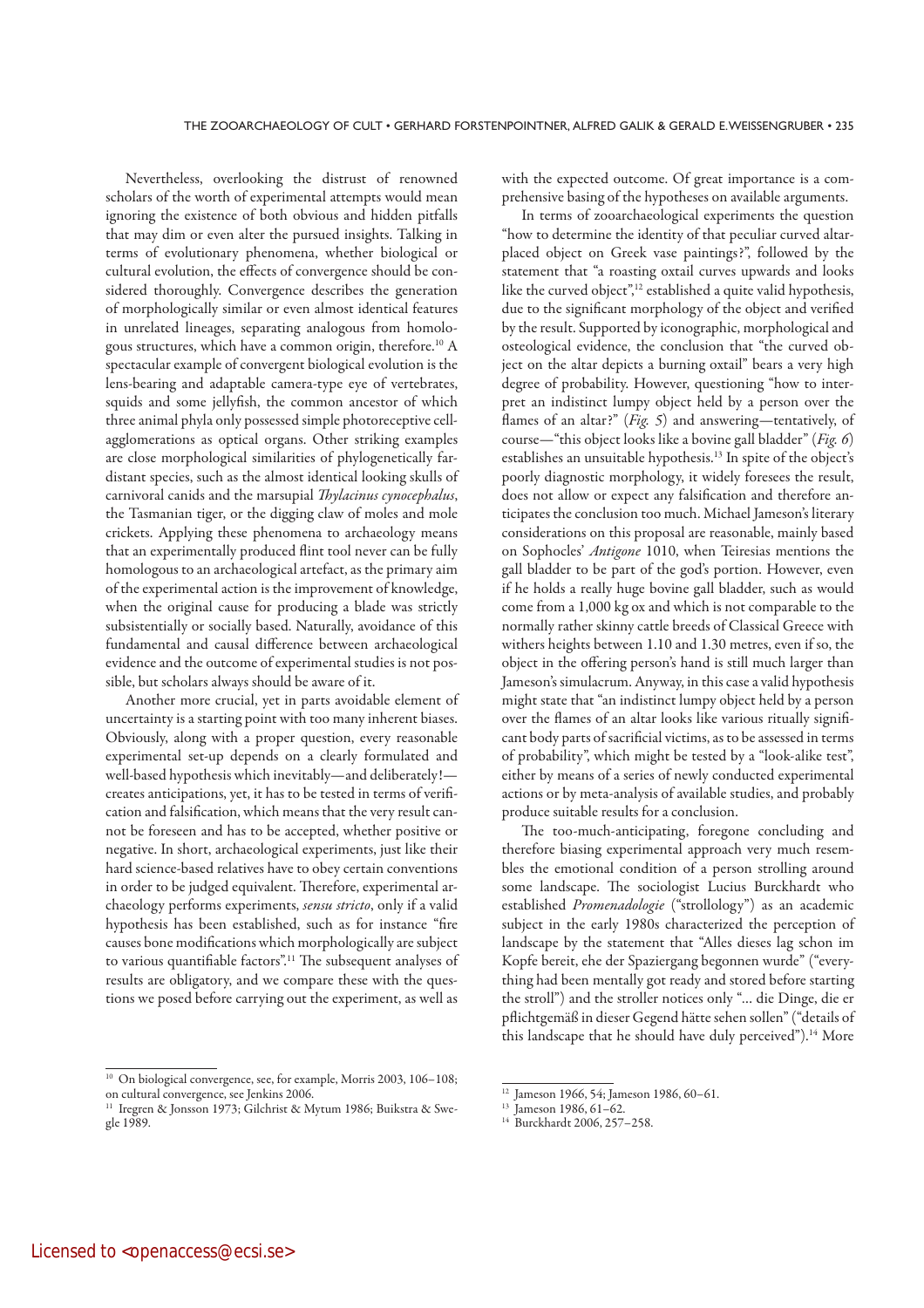

Fig. 3. Iris carrying osphys. Attic red-figure skyphos, Penthesileia Painter, 475–450 BC. Antikensammlung, Staatliche Museen zu Berlin, inv. F 2591. Photo: © Johannes Laurentius / SMB Antikensammlung.

in terms of scientific methodology and also more drastic, Adolf Schopenhauer stated on hypotheses, "eine gefaßte Hypothese giebt uns Luchsaugen für alles sie Bestätigende, und macht uns blind für alles ihr Widersprechende" ("a formed hypothesis sharpens our sight for any corroboration and it makes us blind for all discrepancies").15

The validity of many experimental attempts that deal with the zooarchaeology of cult is severely flawed by the aforementioned basic methodological default and within the following sections we will try to apply methodological assessment to a few examples of cult-focused experimental zooarchaeology.

### Emulating Prometheus

Michael Jameson's identification of a burning curved object on offering scenes of Greek vase paintings as depictions of a heat-affected oxtail<sup>16</sup> and its literarily proven interpretation as ritually burnt osphys<sup>17</sup> have been mentioned before and represent a widely successful application of experimental analysis. Mainly due to the scrutinizing source research by Folkert van Straten, the final determination of the curved object could be ascertained even more precisely: iconographic evidence in the form of a red-figured Attic skyphos, and also a kylix of the Brygos Painter, shows the curved object quite clearly, this time not lying on an altar but held in the hands of Iris and

eagerly desired by satyrs.18 The paired processes on the basal end of the object prove that the *osphys* comprises not only the tail but also the os sacrum, the sacred bone, osteon hieron and the last lumbar vertebra (Fig. 3). Additional endorsement is supplied by the zooarchaeological record from burnt offering sites like the Ephesian Artemision which yielded charred and calcined fragments from mainly bovine lumbar, sacral and caudal vertebrae, as well as from a simple look-alike test that we performed (Fig. 4).



Fig. 4. Bovine sacrum and tail, experimentally defleshed. Photo: G. Weissengruber.

<sup>15</sup> Schopenhauer 1859, 254.

 $16$  Jameson 1986, 60–61.

<sup>&</sup>lt;sup>17</sup> van Straten 1988.

<sup>18</sup> Berlin, Antikensammlung, Staatliche Museen zu Berlin, F2591; Forstenpointner 2003, 212, fig. 21.7. London, British Museum E 65; van Straten 1995, V402, fig. 128.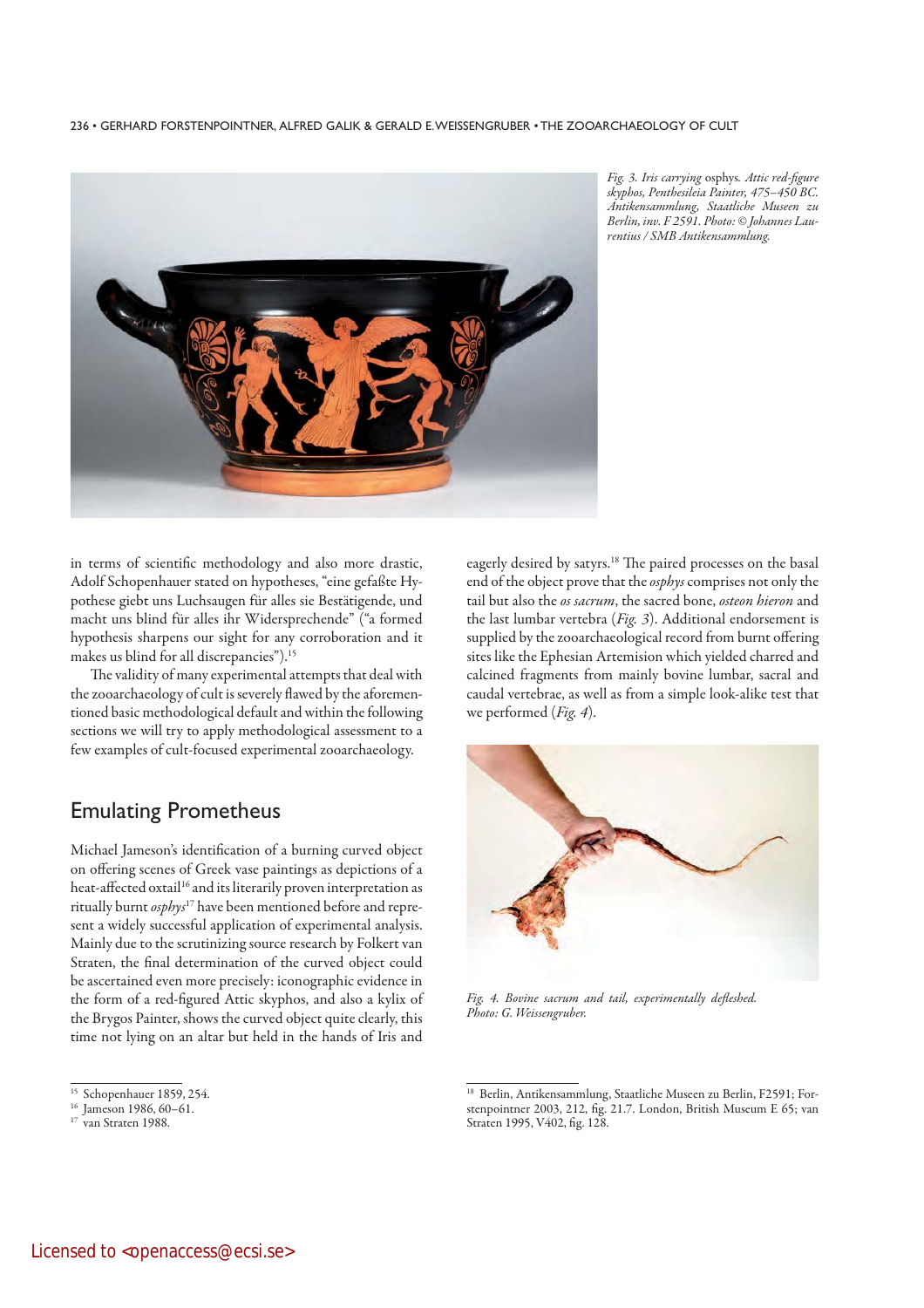Fig. 5. Man holding object over fire. Attic redfigure bell krater, Paris, Louvre G 496, Pothos Painter, 425–400 BC. © 1973 Musée du Louvre/ Maurice and Pierre Chuzeville.

Michael Jameson determined that other barely recognizable detail of Greek ritual iconography (a lumpy bundle, held by a male person over the burning altar) to be a bovine gall bladder.19 This object had previously been interpreted as representing a piece of meat, an interpretation that had been well-received; it was also considered that other, as yet unidentified parts of the victim might be indicated

by the vase paintings  $(Fig. 5)$ .<sup>20</sup> Again, due to the scholarly efforts of Folkert van Straten, a reasonable identification of these items as meria bundles—defleshed thigh bones of sheep or goats, wrapped in layers of fat—was achieved.<sup>21</sup> Authors of older studies have been convinced that the god's portion (meria) should have comprised the whole flesh-covered thigh or at least a nice piece of meat, yet the story of Prometheus' trick at Mekone, when "for Zeus he put the white bones (ostea leuka) dressed up with cunning art and covered with shining fat",<sup>22</sup> and also sarcastic comments of Attic poets on this stillpractised but no longer understood tradition of offerings prove very clearly that only defleshed bones were burnt on the altar. Pherekrates, a contemporary of Aristophanes, makes a god complain about human stinginess in giving to the gods "the thighbones scraped off up to the groin, the osphys absolutely defleshed".<sup>23</sup> Euboulos, a poet of the early 4th century BC, even more sarcastically states that "people offer to the gods merely tails and thighs, as though to pederasts".24 Hints on the nature of their fatty cover are given by the Homeric

- <sup>19</sup> See n. 12 above.
- <sup>20</sup> For example, Metzger 1965, 114.

- <sup>23</sup> Pherekrates fr. 28 (Kassel-Austin), ap. Clem. Al. Strom. 7.30.3.
- <sup>24</sup> Euboulos fr. 127 (Kassel-Austin), ap. Clem. Al. Strom. 7.30.4.



Fig. 6. Hand holding an ox gall bladder. After Jameson 1986, fig. 4.

<sup>&</sup>lt;sup>21</sup> van Straten 1995, 118-141.

<sup>&</sup>lt;sup>22</sup> Hes. Theog. 540–541; cf. also Pötscher 1995.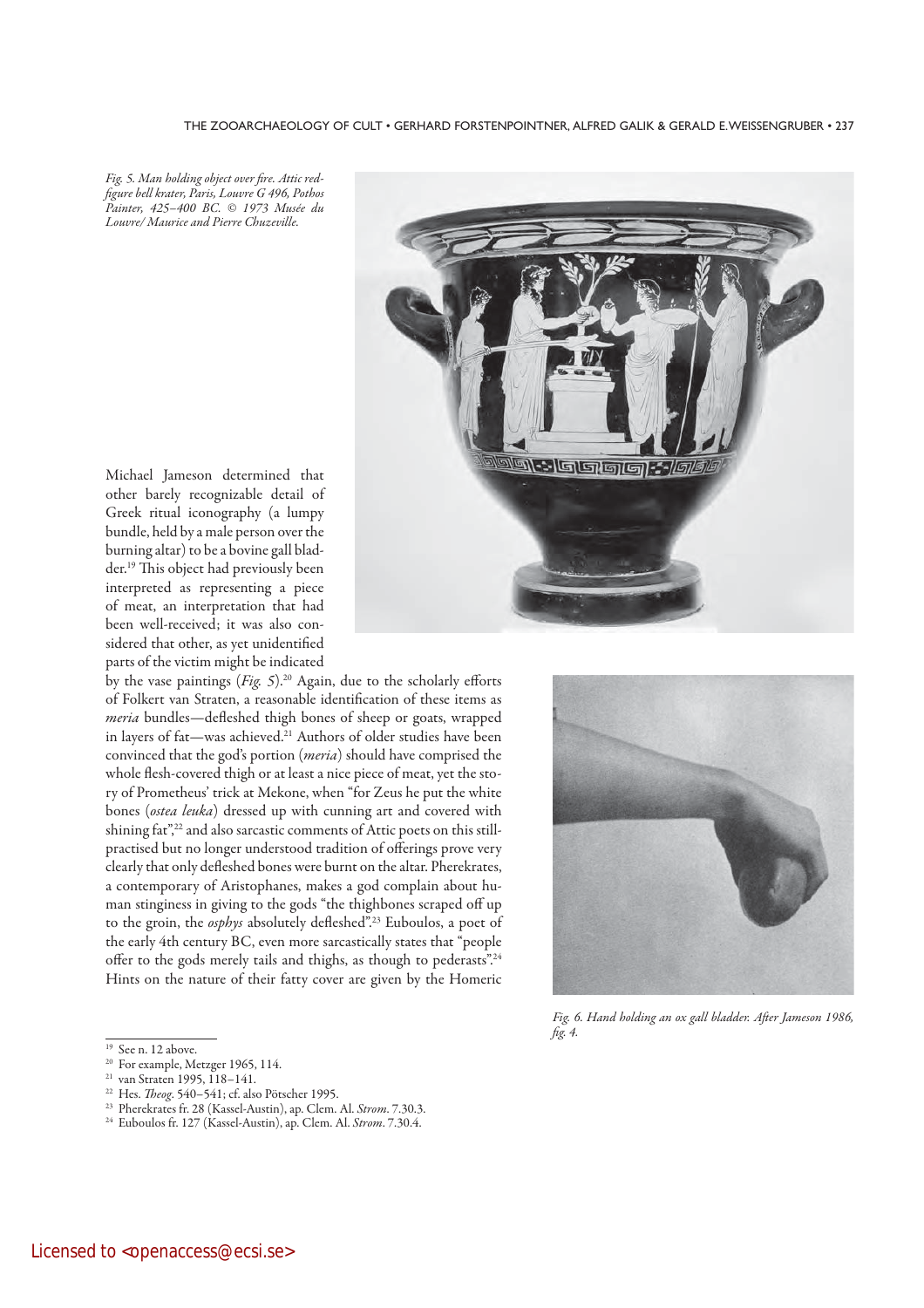

Fig. 7. Thigh bones of a sheep, wrapped by the abdominal net of fat. Photo: G. Weissengruber.



Fig. 8. Hand holding an ovine abdominal net-thigh bones bundle. Photo: G. Weissengruber.

term "double layer of fat" (knise diptyche),<sup>25</sup> that can be interpreted as the likewise two-ply and in ruminants very fatty abdominal net of fat that wraps the thigh bones like a double walled bag ( $Fig. 7$ ). An even more striking proof is provided by the already mentioned fragment of Euboulos, assigning the epipolaion ([abdominal] net) as part of the god's portion.26 The zooarchaeological record proves not only the almost exclusive burning of ovicaprine thigh bones and bovine sacra and tails at the majority of investigated sacrificial sites, but also surprisingly early confirmations of this tradition in Protogeometrical Ephesos, dating to the second half of the 10th century BC.27

Referring to these strong arguments we also performed a look-alike test, comparing an abdominal net thighbone bundle with the queried depictions and we realized that the visual result was at least as satisfactory as when using a gall bladder (Fig. 8). Additionally, it would of course be interesting and desirable to perform experimental burning of wrapped, bare and fully fleshed ovicaprine thigh bones, considering the apparently significant difference of fire-induced crack patterns of fleshed and bare human bones.<sup>28</sup>

In summary, it might be stated that at least some experimental attempts to clarify specific aspects of the Greek burnt offering ritual yielded reasonable results and conclusions. Prerequisite to relevant results that are suitable for elucidation and visualization of this complex evidence is an extremely carefully designed hypothetical background.

#### Investigating sacred horns

In antiquity the Delian bomos keratinos, a "horn altar", dedicated to Apollo and as yet unknown from structural archaeological evidence, was a well-known and popular place for worship. Early literary descriptions, such as that given in Kallimachos' hymn to Apollo indicate an architectural construction, built of the horns of wild goats "with horns builded he (Apollo) the foundations, and of horns framed he the altar, and of horns were the walls he built around."29 More than three hundred years later Plutarch mentioned the Delian horn altar twice, one quotation describing its building materials as left horns, the other as right ones.30 This inconsistency caused learned, yet poorly-founded discussions, based on the evidence of only 16 goat horns (eleven left, five right) from a horn altar like structure in a Geometric sanctuary at Dreros  $(Crete).$ <sup>31</sup>

Eustathios in his commentaries mentions another wellknown and highly esteemed horn altar in Ephesos, bomos Ephesios keratinos,<sup>32</sup> and zooarchaeological analysis of faunal remains from Geometric and Corinthian layers of the Ephesian Artemision yielded a total of 2,118 caprine horn cores with an extremely balanced proportion of the two body sides (50.3% left and 49.7% right).33 A considerable accumulation of these finds was situated near the northern flank of the so-called Hekatompedos. However, only a very low ratio of the finds comprised horns that had been removed separately. In the vast majority the median osseous suture between the

 $30$  Plut. *Vit. Thes.* 21 (left horns); *Mor. De soll. an*. 983e (right horns).

32 Eust. Il. 8.249 (van der Walk, vol. 2, 575, line 10).

<sup>&</sup>lt;sup>25</sup> For example, Hom. *Il.* 1.460–461.

<sup>&</sup>lt;sup>26</sup> Euboulos fr. 94 (Kassel-Austin), ap. Clem. Al. Strom. 7.30.3.

<sup>27</sup> Forstenpointner 2005.

<sup>28</sup> Buikstra & Swegle 1989, 252.

<sup>29</sup> Callim. Hymn 2, 61–62.

<sup>&</sup>lt;sup>31</sup> For example, Deonna 1940.

<sup>&</sup>lt;sup>33</sup> Forstenpointner 2000.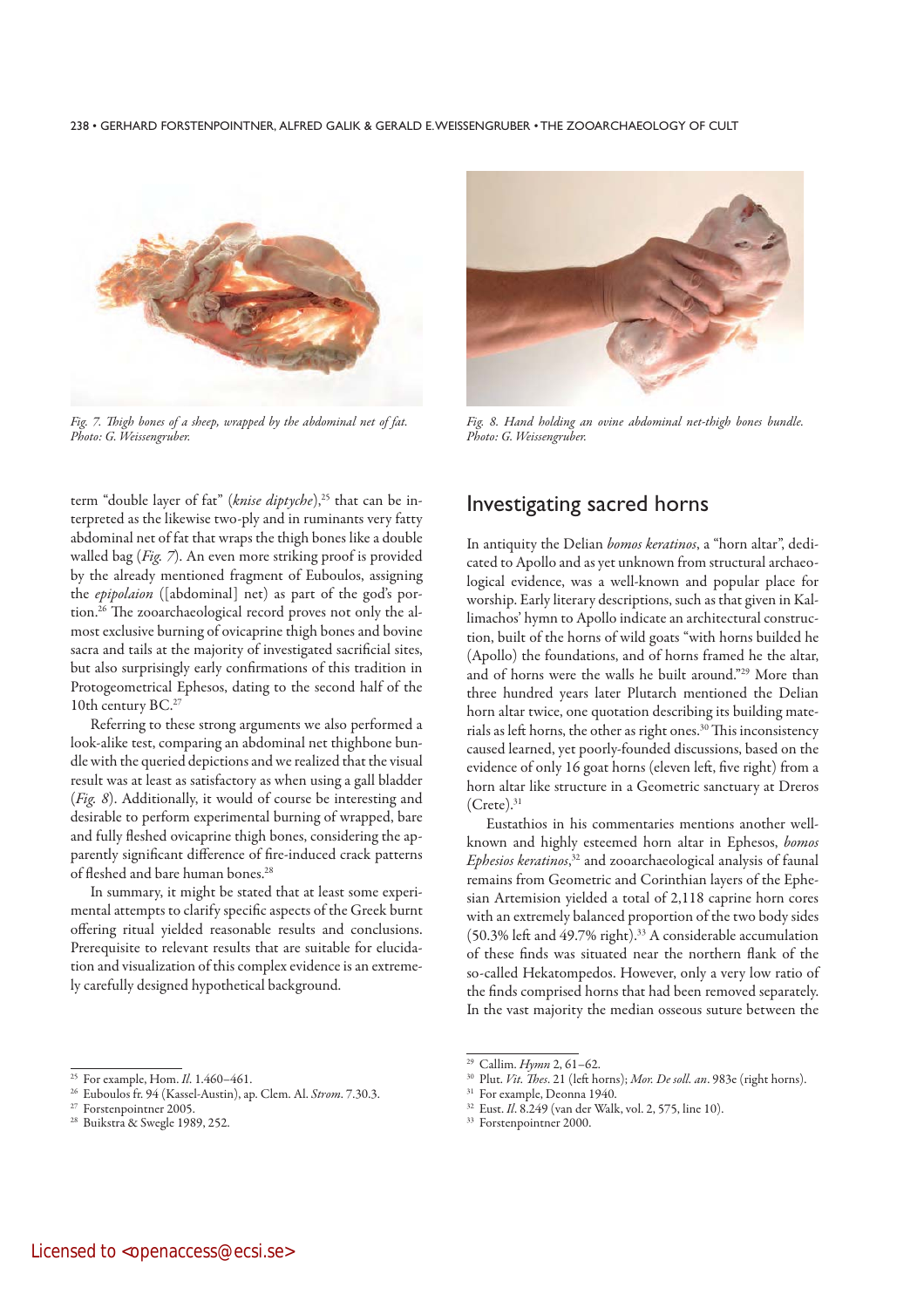Fig. 9. Removing the horn-bearing part of a goat skull by means of three axe-strikes. Photo: G. Weissengruber.



horns was either still intact or had decomposed long after the victim's death, indicating very clearly that the whole calvaria, the horn-bearing part of the skull, had been butchered off. A small experiment showed that it is very easy to remove the horn-bearing calvaria by means of three axe strikes (Fig. 9). A second small-scale experiment was related to the construction of the horn altar (*Fig. 10*). Based on the hypothesis "construction of an upright altar-like structure using goat horns is feasible" we tried to pile up both single and still-joined horn cores, using archaeological specimens. The experiment proved very clearly that a sufficiently stable, load-bearing construction requires the two-horned, fork-like calvaria. Regardless of their side, separated single horns always tend to slide apart.

Representing not faunal remains but artificial simulacra, the so-called "horns of consecration" played a major role as Minoan architectural ornaments and are also frequently found on figurines and vase paintings. Arthur Evans interpreted these objects as an ornamental translation of real bucrania, the horn-bearing skull parts of bulls.34 Due to the fact that bovine horns and horns of consecration are morphologically dissimilar—as seen on a Mycenaean vase painting featuring two horned bucrania and one pair of horns of consecration (*Fig. 11*)<sup>35</sup>—we established the hypothesis that "also other horn-bearing skulls than bucrania might have served as models for horns of consecration". The comparison of the mentioned vase painting and a similar composition of real skeletal elements (Fig. 12) showed a remarkably high grade of similarity between horns of consecration and goat skulls. However, as our underlying hypothesis excludes other nonfaunal models completely and the experimental action was restricted to the comparative evaluation of only one alternative species, the conclusion therefore remains flawed. It can be argued that the heads of goats rather than those of bulls



<sup>35</sup> Evans 1901, 107, fig. 3.



Fig. 10. Experimentally built heap of caprine horn cores from the Ephesian Artemision. Photo: G. Weissengruber.



Fig. 11. Ornament of a Mycenaean vessel from Salamis, Cyprus. After Evans 1901, 107, fig. 3.



Fig. 12. Experimentally composed bovine skulls and caprine horn cores. Photo: G. Weissengruber.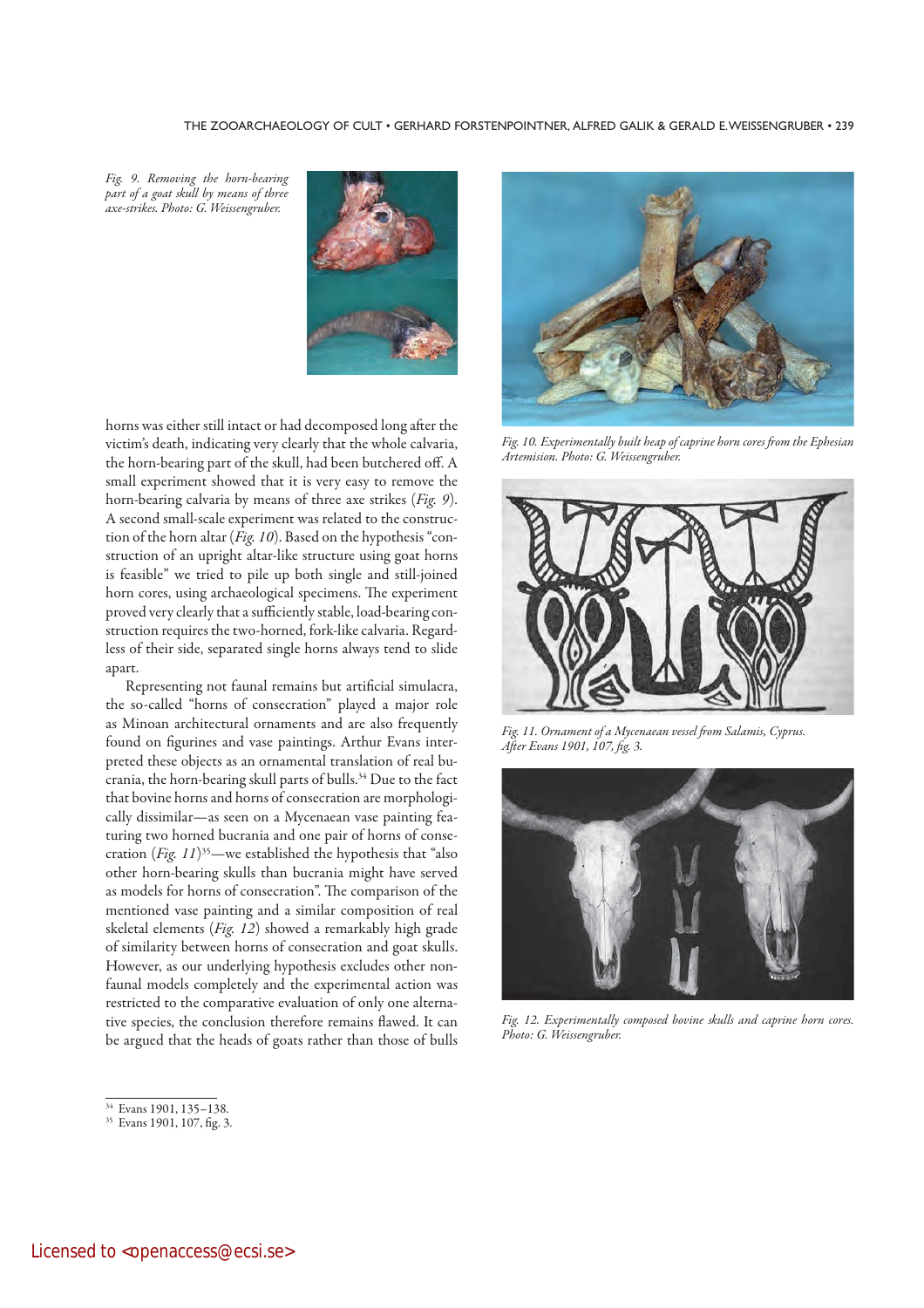were the model for the Minoan horns of consecration. This argument is supported by the clear importance of caprines in Minoan ritual culture, as depicted on the famous rhyton from Kato Zakros,<sup>36</sup> as well as by Christos Doumas' find of a small *bomos keratinos* in Minoan Akrotiri;<sup>37</sup> but even so, substantial efforts in archaeological as well as experimentallyfocussed investigation will be necessary to provide further support for this proposition.

## Ornaments for Artemis

The well-known cult images of the "many-breasted Lady of Ephesos" are adorned with multiple rounded breast-like protuberances on their chests. Traditionally described as accessory breasts, as befits the primary role of the Ephesian Artemis as a mother goddess, more recent studies proposed other interpretations of these objects. Assuming a close ritual context between Artemis of Ephesos and Megale meter, the Great mother of Asia Minor, whose favourite sacrificial victim was the bull, Gérard Seiterle was convinced that the offering of bulls also played a central role in the cult of the great Ephesian deity.<sup>38</sup> He interpreted the rounded objects on the chests of the images as the scrota of bulls that had been slaughtered during the rites of sacrifice, and tried to support this proposition by experimentally attaching freshly butchered bovine scrota on a replica of the statue ( $Fig. 13$ ). This experimental attempt gained considerable publicity but its conclusion is flawed, as the hypothesis that "the objects on the chest of the Ephesian Artemis look like bovine scrota" is anticipating and does not refer to available additional data. The zooarchaeological record in particular weakens the hypothesis, as bovine remains comprise only 20% of all ruminant bones from the Artemision, and these almost exclusively represent cows.

### **Conclusions**

In summary, it has to be stated that until present and due to methodological inconsistencies quite a lot of experimental work on the zooarchaeology of cult has failed to yield valid conclusions that are suitable for reliable application to the wider scientific context of ritual offering. This unfortunate diagnosis concerns mainly the look-alike experiments that in fact address highly complex bodies of evidence, while simple structured attempts to clarify the technical course



Fig. 13. Artemis Ephesia with attached scrota of bulls. After Seiterle 1979, fig. 14.

of a sacrificial action appear to be more promising. Simple experimental set-ups bear a higher chance than more elaborate ones of evading Murphy's first law of experimentation, which states that "whatever can go wrong, will go wrong,"39 and hard scientists would do best not to ignore these cogent words. Comparative experiments apparently are subject to Murphy's sixth law, "anything looking too good to be true, most likely is not true". But of course, it is not fair to apply the same high methodical standards to archaeological experiments as to natural science-related ones, for the number of unknowns in archaeological equations is normally incomparably higher than in those of natural sciences. Therefore, the simple-seeming recipe for reasonable success in archaeo-

<sup>36</sup> Bloedow 1990.

<sup>37</sup> Doumas 1999, 79, fig. 77.

<sup>38</sup> Seiterle 1979, 9–16.

<sup>&</sup>lt;sup>39</sup> Bloch 1977, passim.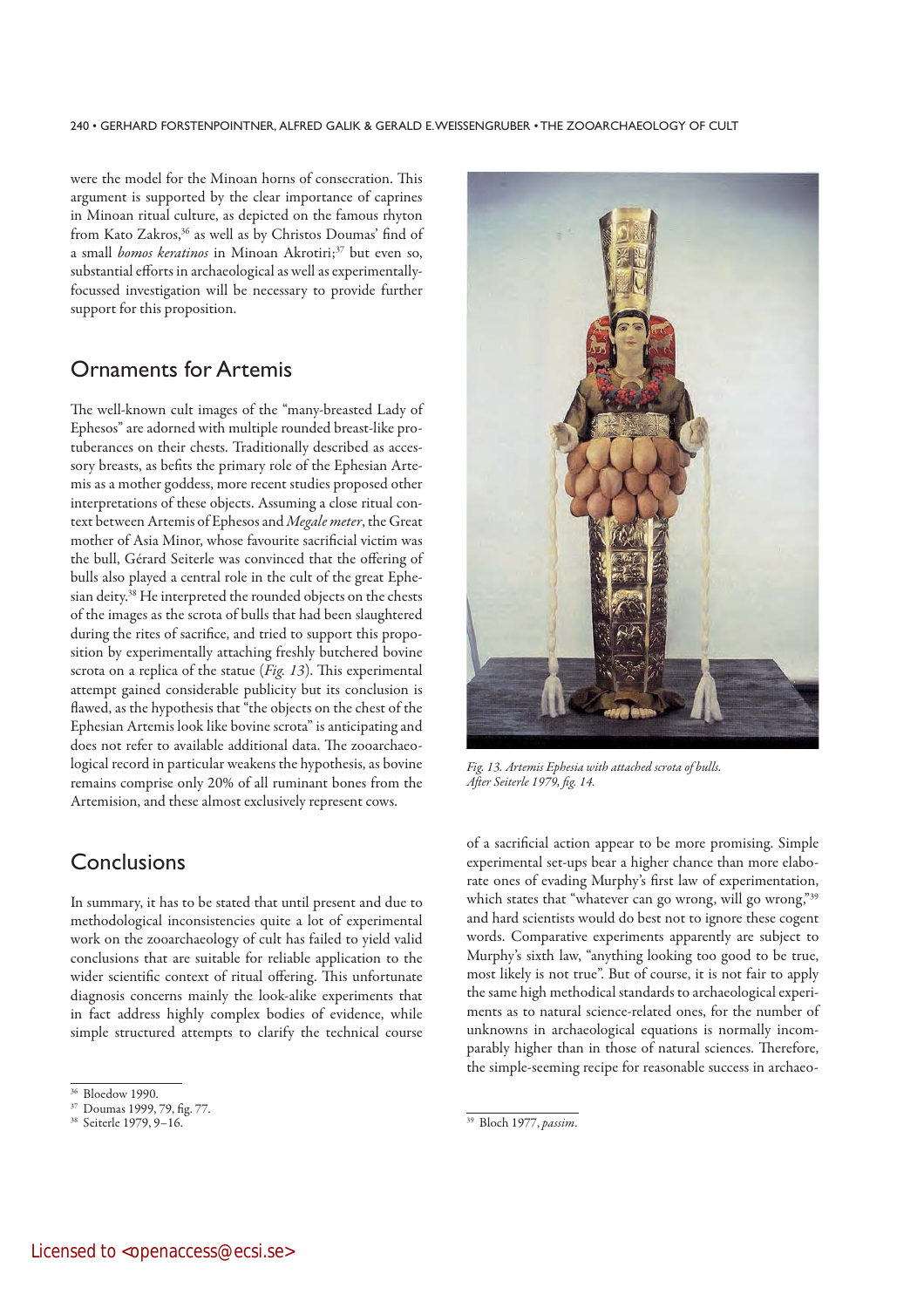logical experiments—a proper hypothesis, followed by sound realization and unbiased interpretation—is hard and tricky to achieve. The hypothesis, inevitably anticipating, should be based on all available evidence concerning the problem in order to avoid Schopenhauer's suspicion, and realization as well as interpretation has to face the inescapable biasing factor of convergence, as similar looking outcomes of highly different motivated procedures are being compared.

However, at the end of the day the experimental approach deserves scholarly attention for two main reasons: it not only provides a method that is able to answer sound questions very clearly, but often also can convey archaeological or historical evidence much more effectively to the public than any learned essay.

GERHARD FORSTENPOINTNER ALFRED GALIK GERALD E. WEISSENGRUBER

Unit on Comparative Morphology and Archaeozoology Institute of Anatomy, Histology and Embryology University of Veterinary Medicine Vienna Veterinaerplatz 1 AT-1210 Vienna

gerhard.forstenpointner@vetmeduni.ac.at alfred.galik@vetmeduni.ac.at gerald.weissengruber@vetmeduni.ac.at

# **Bibliography**

- Ascher, R. 1961. 'Experimental archaeology', American anthropologist, N.S. 63, 793–816.
- Bloch, A. 1977. Murphy's Law and other reasons why things go wrong, London.
- Bloedow, E.F. 1990. 'The "Sanctuary rhyton" from Zakros: what do the goats mean?', Aegaeum 6, 59-77.
- Buikstra, J.E. & M. Swegle 1989. 'Bone modification due to burning: experimental evidence', in *Bone modifi*cation (Peopling of the Americas, edited volume series, 9), eds. R. Bonnichsen & M.H. Sorg, Orono, 247–258.
- Burckhardt, L. 2006. Warum ist Landschaft schön? Die Spaziergangswissenschaft, Berlin.
- Cushing, F.H. 1894. 'Primitive copper working: an experimental study', American anthropologist 7, 93–117.
- Deonna, W. 1940. 'Les cornes gauches des autels de Dréros et de Délos', RÉA 42, 111–126.
- Doumas, Ch. 1999. '13. Akrotiri Thiras', Ergon 46, 77–80.
- Evans, A. 1901. 'Mycenaean tree and pillar cult and its Mediterranean relations', JHS 21, 99–204.
- Forrest, C. 2008. 'The nature of scientific experimentation in archaeology', in Experiencing archaeology by experiment. Proceedings of the experimental archaeology conference, eds. P. Cunningham, J. Heeb & R. Paardekooper, Oxford, 61–68.
- Forstenpointner, G. 2000. 'Stierspiel oder Bocksgesang? Archäozoologische Aspekte zur Interpretation des Hornviehs als Opfertier in der Ägäis', in Österreichische Forschungen zur Ägäischen Bronzezeit (Wiener Forschungen zur Archäologie, 3), ed. F. Blakolmer, Wien, 51–65.
- Forstenpointner, G. 2003. 'Promethean legacy. Investigations into the ritual procedure of "Olympian" sacrifice', in Zooarchaeology in Greece. Recent advances (BSA studies, 9), eds. E. Kotjabopoulou, Y. Hamilakis, P. Halstead, C. Gamble & P. Elefanti, Athens, 203–213.
- Forstenpointner, G., G.E. Weissengruber & A. Galik 2005. 'Tierreste aus früheisenzeitlichen Schichten des Artemisions von Ephesos', in Synergia. Festschrift für Friedrich Krinzinger, Band I, eds. B. Brandt, V. Gassner & S. Ladstätter, Wien, 85–92.
- Gilchrist, R. & H.C. Mytum 1986. 'Experimental archaeology and burnt animal bone from archaeological sites', Circaea 4, 29–38.
- Holmes, W.H. 1890. 'A quarry workshop of the flaked-stone makers in the District of Columbia', American anthropologist 3, 1–26.
- Iregren, E. & R. Jonsson 1973. 'Hur ben krymper vid kremering', Fornvännen 68, 97–100.
- Jameson, M.H. 1966. 'The omen of the oxtail', Scientific American 214:2, 54.
- Jameson, M.H. 1986. 'Sophocles, Antigone 1005–1022: an illustration', in Greek tragedy and its legacy. Essays presented to D.J. Conacher, eds. M. Cropp, E. Fantham & S.E. Scully, Calgary, 59–66.
- Jenkins, H. 2006. Convergence culture. Where old and new media collide, New York.
- McGuire, J.D. 1891. 'The stone hammer and its various uses', American anthropologist 4, 301–312.
- Metzger, H. 1965. Recherches sur l'imagerie athénienne (Publications de la bibliothèque Salomon Reinach, 2), Paris, 107–121.